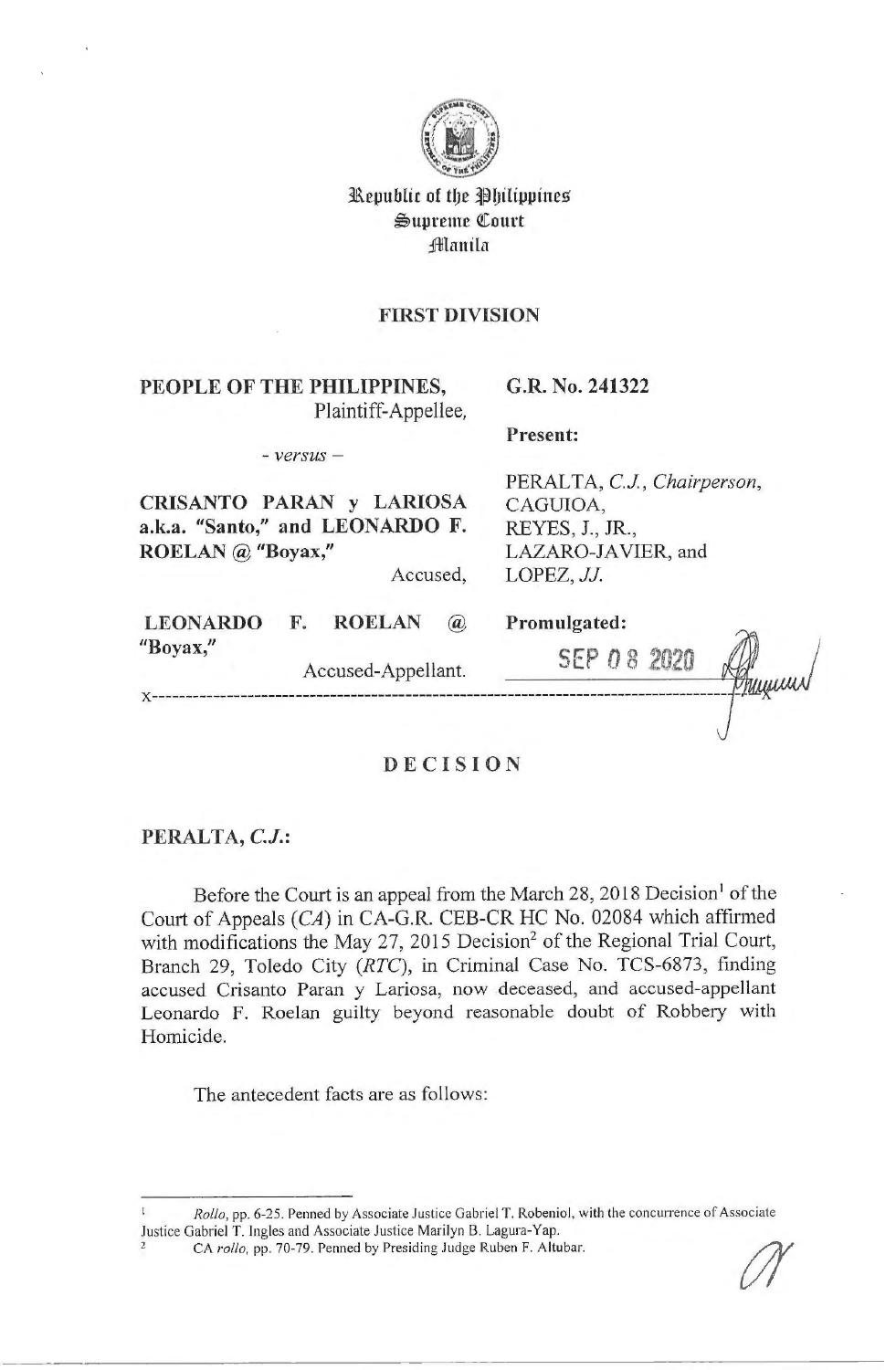Roelan, together with Paran, was indicted for the crime of Robbery with Homicide and Serious Physical Injuries in an Information<sup>3</sup> dated July 26, 2010, the accusatory portion of which reads:

That on or about 23 J[u]ly 2010, at around 4:00 o'clock dawn, more or less, at Brgy. Biga, Toledo City, and within the jurisdiction of this Honorable Court, said accused, conspiring and confederating together and mutually helping each other and by means of force and violence, did then and there, willfully, unlawfully, and feloniously, and with intent to kill and evident premeditation and with the use of pieces of wood beat[,] maul and strike the spouses COSME GEONSON and PAULA GEONSON inflicting upon COSME [GEONSON] tripod fracture, (L) 2 degrees to mauling, la[c]eration molar Region Linear 3 cm 2 degrees to mauling, multiple teeth lost, Le Fort 1 fracture and upon PAULA GEONSON MPI secondary to mauling, severe brain injury causing her death and thereafter did then and there willfully, unlawfully and feloniously take, steal and carry away with intent to gain and without the consent of the owners the Two Thousand Five Hundred Pesos (P2,500.00) cash belonging to said spouses to the damage and prejudice of the said spouses in the said sum.

CONTRARY TO LAW.<sup>4</sup>

Upon arraignment, Paran and Roelan pleaded not guilty to the charge.<sup>5</sup> After the marking of exhibits, pre-trial was terminated. Trial on the merits ensued.

#### *Version of the Prosecution*

To substantiate its charge against Paran and Roelan, the prosecution presented Cosme Geonson, Hermilando Macaday, Gerardo Geonson and SPO3 Dante P. Talandron as its witnesses.

Private complainant/victim Cosme narrated that on July 23, 2010, he and his wife, Paula Geonson, left their house at around 4:00 a.m. and were on their way to their other house in *Sitio* Ilaya, *Barangay* Biga, Toledo City to pasture their animals, consisting of three  $(3)$  carabaos and four  $(4)$  cows. It was still dark then but he was with a flashlight. While they were walking along the road, he saw Paran and Roelan a.k.a. Boyax, from about three (3) meters away, approaching them. Paran suddenly struck Paula with a hard object causing her to fall on the ground. While Paula was lying on the ground, Paran hit her again. Meanwhile, Roelan clubbed him once in the mouth, knocking some of his front teeth. He fainted but regained consciousness as Roelan kept on searching his body, looking for money. Paran also searched the body of his wife and was able to find money from her in the amount of P2,500.00. Cosme

Records, pp. 1-2.<br>Id. at 1.<br>Id. at 28.

 $\overline{3}$ Records, pp. 1-2.  $\overline{4}$ 

Id. at 1.  $\overline{5}$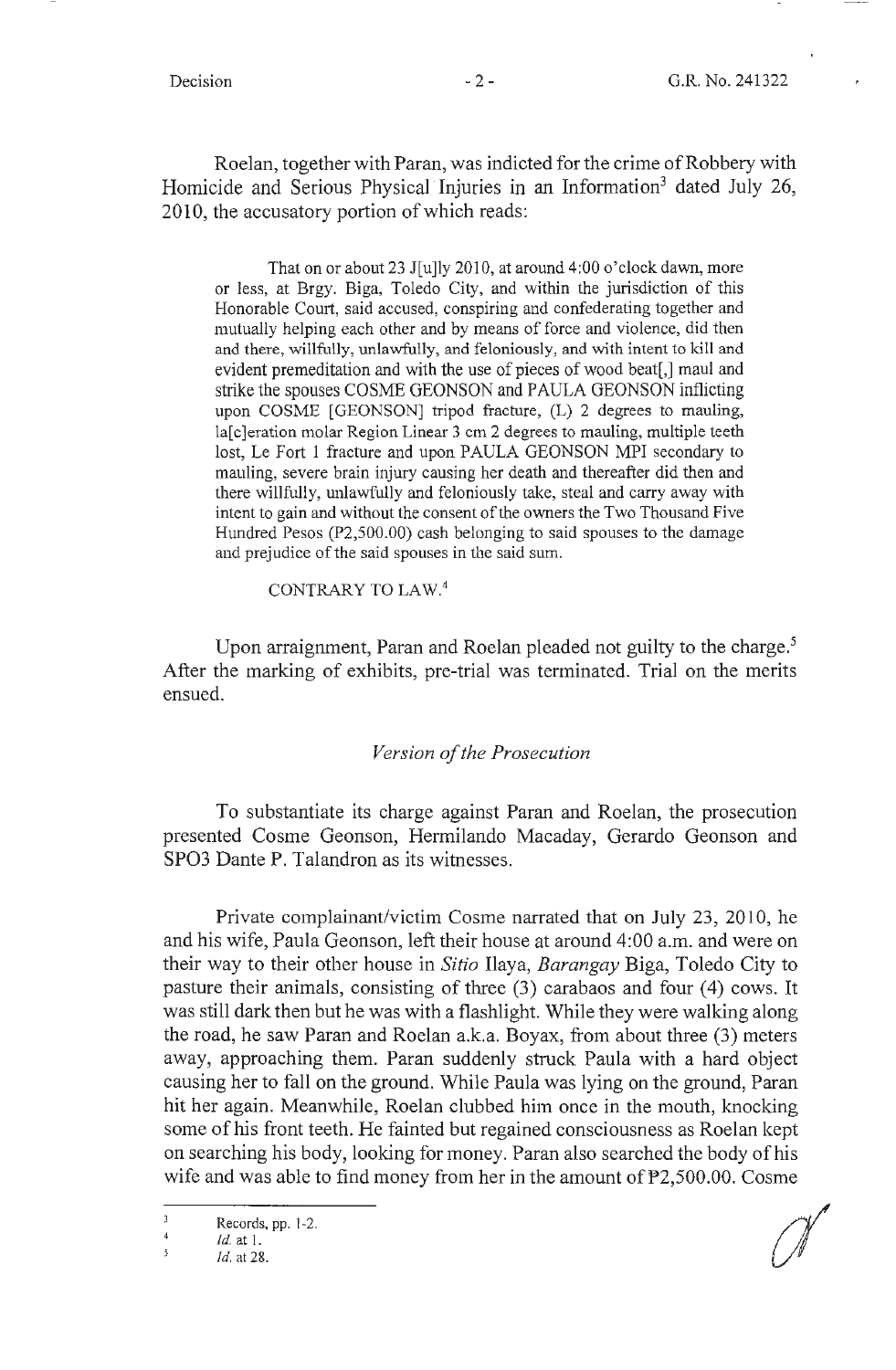recalled that he gave Paula said cash before they left their house. Thereafter, Paran and Roelan threw him and his wife into a ravine. When his son-in-law, Macaday, arrived, Paran and Roelan ran away. <sup>6</sup>

He recognized the persons who mauled him and his wife as Paran and Roelan through the light coming from his flashlight and because they were very near them. He added that Paran and Roelan also had a flashlight with them. He knew Paran because the latter was his neighbor for a long time, while Roelan used to reside in their house for three (3) months before the incident. He did not see what Paran and Roelan used in attacking them because they hid their weapons behind their backs.<sup>7</sup>

Macaday testified that Cosme and Paula are his parents-in-law. He recalled that he woke up early in the morning of July 23, 2010 and started his work as a *habal-habal* driver. When he passed by *Sitio* Danawan, *Barangay*  Biga, Toledo City at around 4:00 a.m., he saw Paran hitting Cosme, who was then bathed with his own blood, with a *go-od* or a bamboo pole. He saw Roelan, who was carrying a stick, emerge from the area where Paula was later found. When he pulled over to help Cosme, he heard Paran tell Roelan that they should escape. Instead of going after Paran and Roelan, he opted to seek help from Gerardo and his neighbors in bringing the victims to the hospital. Cosme survived the ordeal, but Paula died three (3) days later. He stressed that he recognized Paran and Roelan through the aid of the light coming from the headlight of his motorcycle. He added that he later learned that money was taken from the victims. 8

Gerardo testified that he is the son of the victims. He recounted that Paula woke him up at around 4:00 a.m. of July 23, 2010, and requested him to cook food for his daughter since she and Cosme were going to their farm. About thirty (30) minutes after his parents left, Macaday came to his house and told him that his parents were assaulted. When he arrived at the place of incident, he saw Cosme with a bloodied mouth. While he was carrying Cosme, the latter told him that they were assaulted by Paran and Roelan, and that the two took their P2,500.00. After a while, he saw his mother who had a cracked forehead and could not talk. He initially brought his parents to the Toledo City Hospital, but they were later referred to the Vicente Sotto Memorial Medical Center, Cebu. While at the hospital, he again asked Cosme who waylaid him and Paula, and Cosme answered that Paran and Roelan attacked them. He contacted the Toledo City Police Substation for Cosme, and then the latter disclosed to a police officer the names of the culprits. The doctor who attended

<sup>6</sup> CA *rollo,* p. 71.

TSN dated December 7, 2011, pp. 4-10.

TSN dated October 10, 2012, pp. 4-12.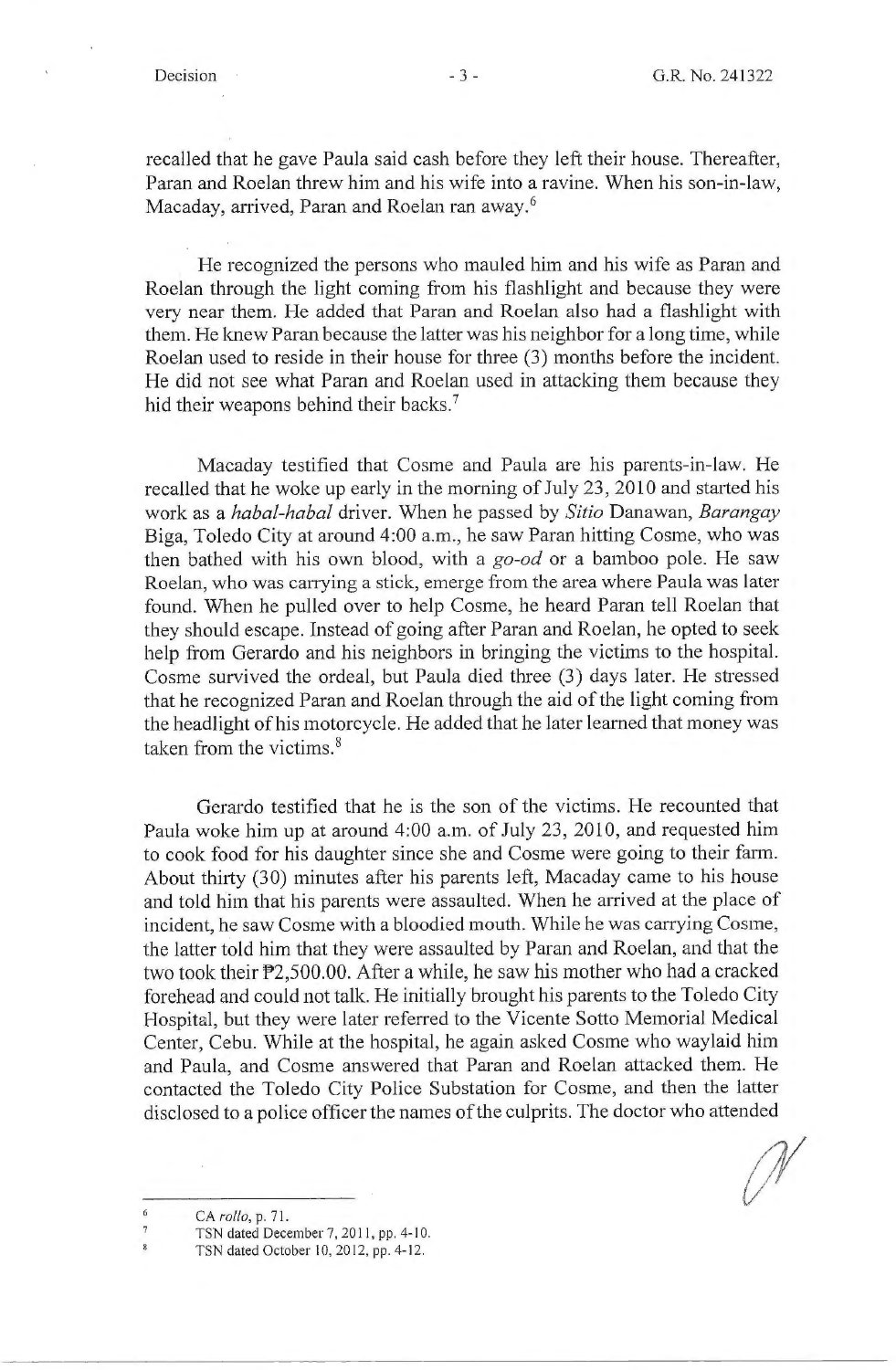to his mother's medical needs told him that Paula could not be saved anymore and true enough, she died three  $(3)$  days after the incident.<sup>9</sup>

SPO3 Talandron recalled that at around 10:30 a.m. of July 23, 2010, Macaday went to the Toledo City Police Substation to report that his parentsin-law were attacked and injured by unknown assailants at about 4:00 a.m. of that day. In the morning of July 24, 2010, Cosme called him up and told him that his neighbors Paran and Roelan assaulted and robbed him and his wife. Upon instruction of their Chief, he, together with P02 Jordan Supatan and PO1 Emmanuel Aragon, proceeded to *Barangay* Biga, and arrested Paran and Roelan. PO2 Supatan recovered one  $(1)$   $\overline{P}1,000.00$  bill and one  $(1)$   $\overline{P}500.00$ bill from Paran, while PO1 Aragon recovered four (4) P100.00 bills from Roelan which they believe to be part of the loot.<sup>10</sup>

# *Version of the Defense*

The defense presented Paran, Roelan and Maricris Paran to give their version of the incident in support of Paran's and Roelan's plea for exoneration of the charge.

Paran interposed the defense of denial, claiming that at about 4:00 a.m. of July 23, 2010, he and Roelan were sleeping at his house located in *Sitio*  Ilaya, *Barangay* Biga, Toledo City. He explained that Roelan stayed in his house because the latter was then making a bench for his son. Macaday and a certain Alfred Predes woke them up and told them that Cosme and Paula were robbed. They all went together to the scene of the crime, situated about 100 meters, more or less, away from his house. There, he saw Cosme sitting at the ·side of the road and oozing with blood. He asked Cosme who mauled them and the latter replied, "I don't know." He went home after Cosme and Paula were brought to the hospital. He was arrested in his house at around  $11:30$ a.m. of July 24, 2010 by SPO3 Talandron, POl Aragon and another officer whose name he did not know.<sup>11</sup>

Roelan also denied any involvement in the mauling and robbing of Cosme and Paula. He corroborated the testimony of Paran in its material points. He alleged that he asked Madacay as to who were the culprits, but Madacay said that they have no suspects. He claimed that although Cosme saw him and Paran at the place of incident, said victim never pointed to them as the authors of the crime. He added that they were not assisted by counsel during their one-hour investigation at the police station. After the

<sup>9</sup>  TSN dated November 21, 2012, pp. 3-8.

<sup>10</sup>  TSN dated May 15, 2013, pp. 4- 12.

 $11$ TSN dated March 5, 2014, pp. 4-7.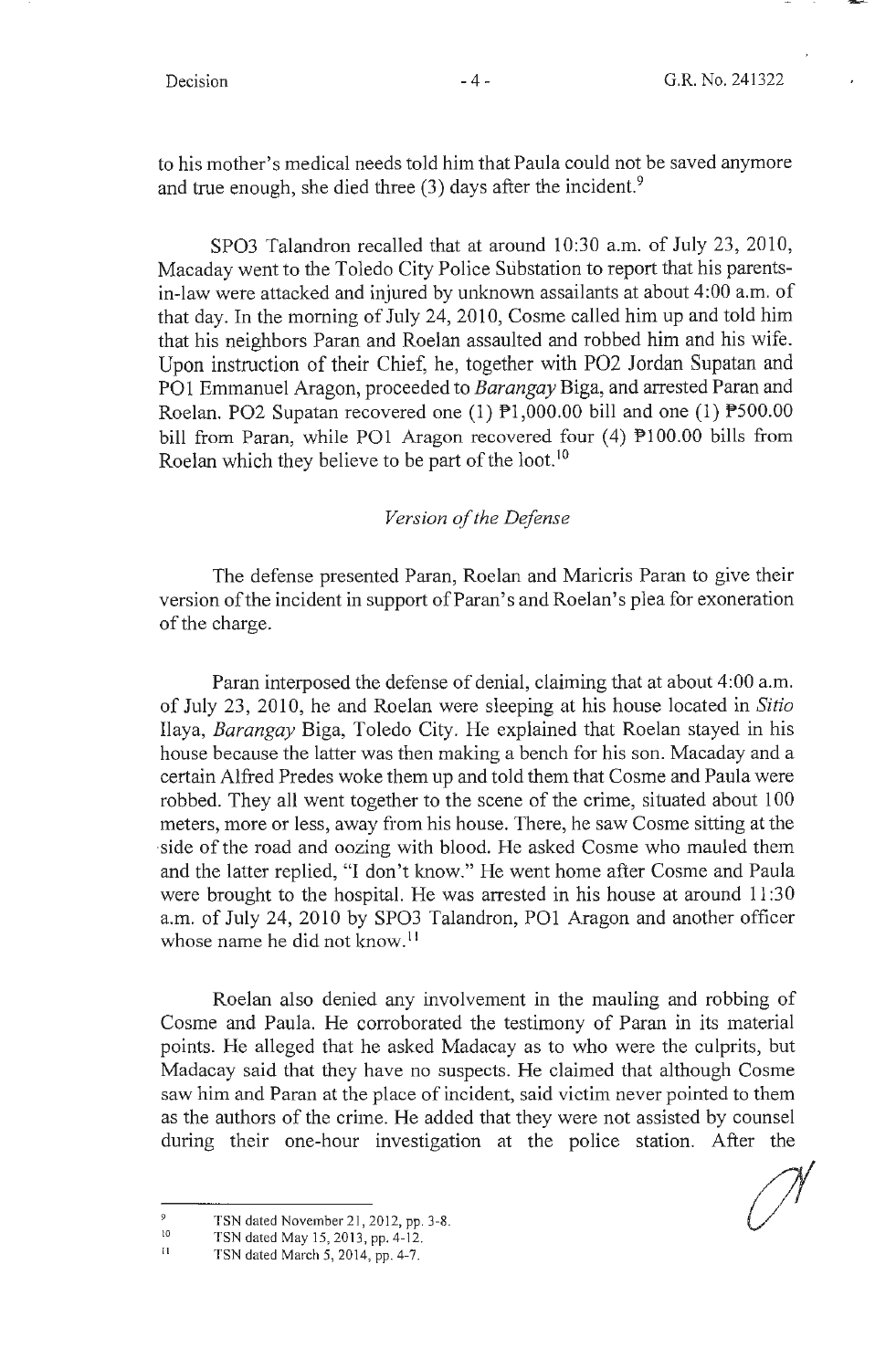$\mathcal{L}$ 

investigation, they were brought to the hospital in Cebu City for identification by Cosme.<sup>12</sup>

Maricris confirmed that Roelan was residing at the house of Paran, her father-in-law, at the time of the incident. She recalled that while she was breastfeeding her baby at around 4:00 a.m. of July 23, 2010, she saw Macaday arrive at the house of Paran asking for help from the latter because his mother and father were robbed and somebody died. Paran did not go with Macaday just yet. After a while, Macaday returned with Alfred Predes and, this time, Paran and Roelan went out with them to the place of incident.<sup>13</sup>

# **The RTC's Ruling**

On May 27, 2015, the RTC rendered its Decision finding Paran and Roelan guilty as charged. The *fallo* of which reads:

WHEREFORE, in the light of all the foregoing, judgment is hereby rendered finding accused Crisanto Paran y Lariosa alias "Santo" and Leonardo Roelan y Flores alias "Boyax" guilty beyond reasonable doubt of the special complex crime of Robbery with Homicide and Serious Physical Injuries and each of them is hereby sentenced to suffer the penalty of RECLUSION PERPETUA without being eligible for parole and to jointly and severally indemnify the heirs of deceased victim Paula Geonzon Fifty Thousand Pesos (PS0,000.00) as civil indemnity; Fifty Thousand Pesos (PS0,000.00) as moral damages; and Two Thousand Five Hundred Pesos (P2,500.00) which was the amount they robbed from the victims, all with interest at 6% per annum until fully paid.

The preventive imprisomnent undergone by each of the two accused is fully credited in his favor.

With costs against accused.

SO ORDERED.<sup>14</sup>

According to the RTC, all the elements of the special complex crime of Robbery with Homicide and Serious Physical Injuries were satisfactorily proven by the prosecution. The R TC ruled that Paran and Roelan employed force and violence upon Cosme and Paula, and after disabling the victims from defending themselves, Paran and Roelan took Paula's cash in the amount of P2,500.00. It held that the primary intention of Paran and Roelan was to rob the victims of their money. Lastly, the RTC rejected the defense of denial proffered by Paran and Roelan for being self-serving and unsupported by any plausible proof.

<sup>12</sup>  TSN dated November 5, 20 14, pp. 3- 15.

<sup>13</sup>  TSN dated March 25, 20 15, pp. 4-8.

<sup>14</sup>  CA *rollo,* p. 79.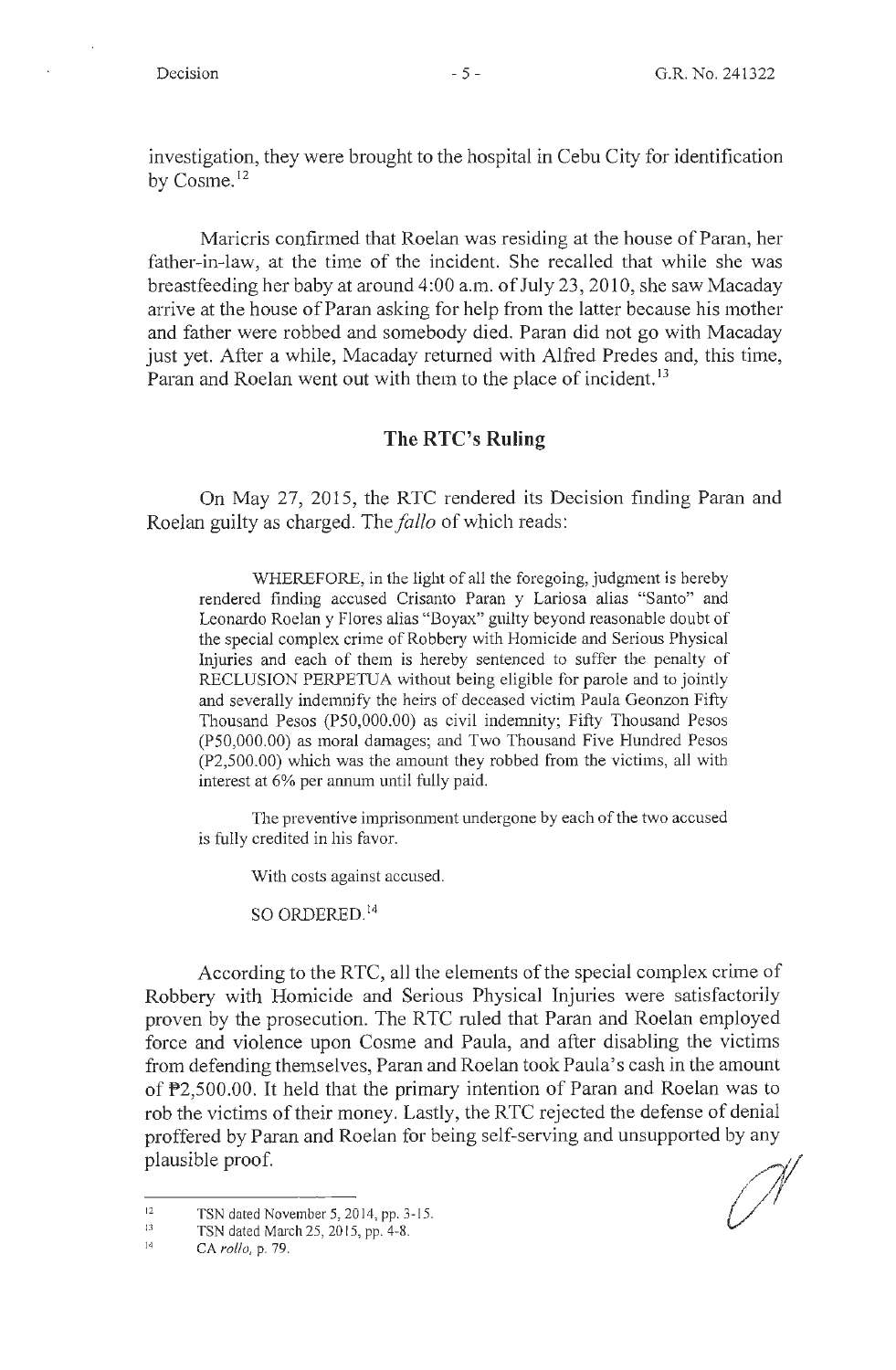Not in conformity, Paran and Roelan appealed their conviction of Robbery with Homicide and Serious Physical Injuries before the CA.

On September 21, 2016, the counsel of Paran filed a Manifestation<sup>15</sup> informing the CA of the fact of death of Paran while detained at the New Bilibid Prison in Muntinlupa City. A copy of Paran's Certificate of Death<sup>16</sup> shows that he died on May 17, 2016. This prompted the CA to dismiss his appeal.

# **The CA's Ruling**

On March 28, 2018, the CA rendered its assailed Decision affirming the conviction of Roelan. In view of the untimely demise of Paran, the CA declared his criminal and civil liabilities totally extinguished. The dispositive portion of which states:

WHEREFORE, the appeal is DENIED. The Decision dated May 27, 2015 of the Regional Trial Court, Branch 29, Toledo City, in Criminal Case No. TCS-6873, is AFFIRMED with the modifications that:

- 1. The designation of the felony committed by accused Crisanto Paran and accused-appellant Leonardo Roelan is corrected to be Robbery with Homicide;
- 2. The criminal and civil liabilities ex delicto of accused Crisanto Paran are declared EXTINGUISHED by reason of his death prior to final judgment; and
- 3. Accused-appellant Leonardo Roelan is ordered to pay the heirs of Paula Geonson civil indemnity of Php75,000.00, moral damages of Php75,000.00, and exemplary damages of Php75,000.00.

SO ORDERED.<sup>17</sup>

Preliminarily, the CA, citing the case of *People v. Vallar, et al.,* 18 held that the proper designation of the offense of which Paran and Roelan were charged and subsequently convicted by the RTC should be Robbery with Homicide, and not Robbery with Homicide and Serious Physical Injuries, because the term homicide in Article 294, paragraph 1 of the Revised Penal Code (RPC) is to be used in its generic sense as to embrace not only acts that result in death, but all other acts producing any bodily injury short of death. The appellate court ruled that the prosecution witnesses unerringly established

<sup>15</sup>  *Id.* at 105-108.

<sup>16</sup>  Id. at 109-110.

<sup>17</sup>  *Rollo,* pp. 24-25.

<sup>18</sup>  801 Phil. 870 (2016).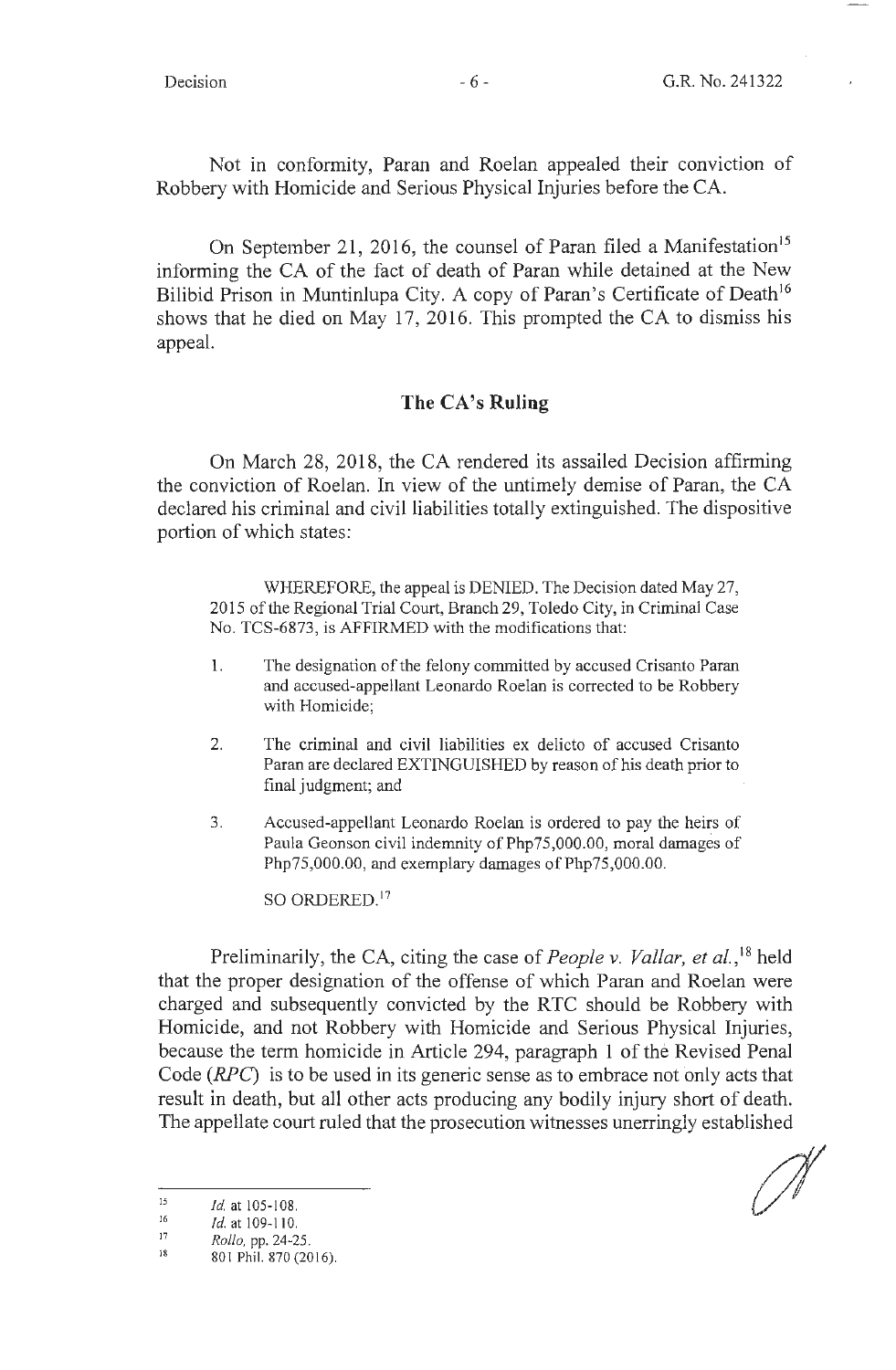the commission of the crime of Robbery with Homicide and Roelan's criminal culpability thereof.

According to the CA, the noted inconsistency or contradiction between the testimonies of Cosme and Macaday, as to who struck who, would not dilute Cosme's credibility or the verity of his testimony because the discrepancy pertained to minor or trivial matters. It declared that the alleged illegality of Roelan's arrest would not merit his exoneration, holding that his failure to impugn the legitimacy of his arrest before his arraignment, through a motion to quash the Information, constitutes a waiver of objection on the legality of such arrest. The CA, however, modified the damages awarded by the RTC to conform with prevailing jurisprudence.

#### **The Issue**

Undaunted, Roelan filed the present appeal and posited the same lone assignment of error he previously raised before the CA, to wit:

THE TRIAL COURT GRAVELY ERRED IN CONVICTING THE [ACCUSED-APPELLANT] OF THE CRIME OF ROBBERY WITH HOMICIDE DESPITE FAILURE OF THE PROSECUTION TO PROVE [HIS] GUILT BEYOND REASONABLE DOUBT.<sup>19</sup>

In the Resolution<sup>20</sup> dated September 26, 2018, the Court directed both parties to submit their supplemental briefs, if they so desired. On December 5, 2018, the Office of the Solicitor General filed its Manifestation In Lieu of Supplemental Brief, $^{21}$  stating that it would no longer file a supplemental brief as its Appellee's Brief had sufficiently ventilated the issue raised. Later, on January 15, 2019, Roelan filed a Motion to Admit Manifestation (In Lieu of Supplemental Brief), $22$  averring that he would adopt all his arguments in his Appellant's Brief filed before the CA.

#### **The Court's Ruling**

Roelan contends before this Court that the RTC erred in giving credence to his identification by Cosme and Macaday as one of the perpetrators of the crime; in giving evidentiary weight to the unreliable and inconsistent, if not conflicting, testimonies of the said prosecution witnesses; in failing to give exculpatory weight to his denial and alibi which

 $\overline{19}$ ollo, p. 5 20

*Rollo,* pp. 31-32.

 $1d. at 37-39.$ 

<sup>22</sup> *Id.* at 43-46.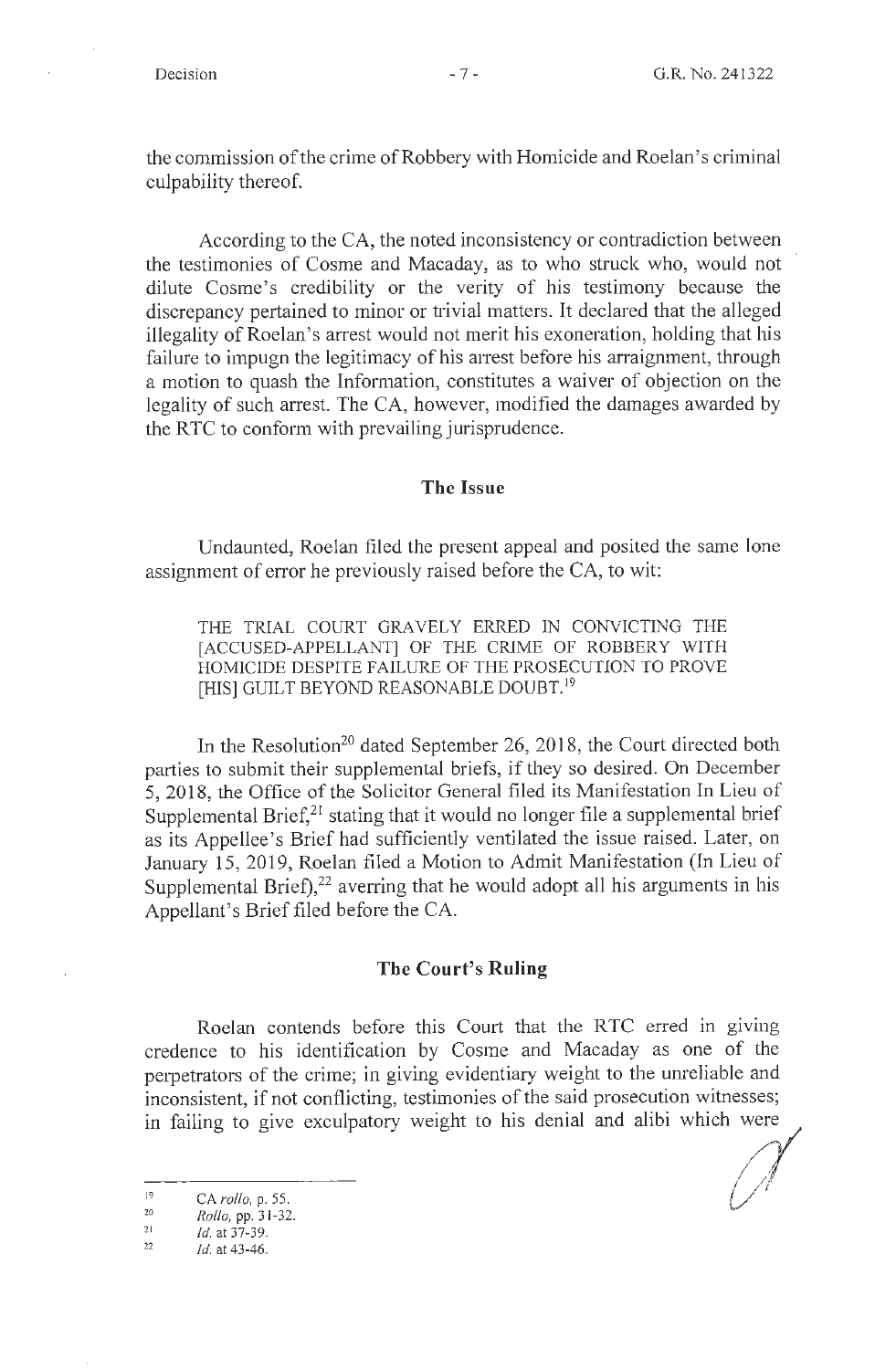supported by the testimony of Maricris; and in convicting him even if his guilt was not proven beyond reasonable doubt.

The Court finds Roelan's contentions to be flawed in fact. *En contra*, we are persuaded that the People's case merits acceptance in law. Essentially, Roelan assails the credibility of the prosecution's key witness, Cosme.

#### Worth reiterating herein is our ruling in *People v. Maxion,23 viz.:*

[T]he issue raised by accused-appellant involves the credibility of [the] witness, which is best addressed by the trial court, it being in a better position to decide such question, having heard the witness and observed his demeanor, conduct, and attitude under grueling examination. These are the most significant factors in evaluating the sincerity of witnesses and in unearthing the truth, especially in the face of conflicting testimonies. Through its observations during the entire proceedings, the trial court can be expected to determine, with reasonable discretion, whose testimony to accept and which witness to believe. Verily, findings of the trial court on such matters will not be disturbed on appeal unless some facts or circumstances of weight have been overlooked, misapprehended or misinterpreted so as to materially affect the disposition of the case.<sup>24</sup>

After a meticulous scrutiny and conscientious evaluation of the records of this case for those substantial and valuable facts, we find no oversight or omission on the part of the RTC in concluding that Roelan is truly guilty of the crime imputed to him. The RTC, affirmed by the CA, gave more weight and credence to the testimony of Cosme compared to those of Roelan and his witness. Roelan has not given us sufficient ground  $-$  and indeed we found none - to believe that the trial court overlooked or misappreciated any fact that might warrant his total exoneration. On the contrary, the evidence on record pointed and led to Roelan's complicity in the commission of the crime. Thus, there is no cogent reason for the Court to overturn the judgment of the trial and appellate courts on the matter.

*Robo con homicidio* or robbery with homicide is an indivisible offense, a special complex crime. It carries a severe penalty because the law sees in this crime that men place lucre above the value of human life, thus justifying the imposition of a harsher penalty than that for simple robbery or homicide.<sup>25</sup> Robbery with homicide exists when a homicide is committed either by reason or on occasion of the robbery. Homicide is said to have been committed by reason or on the occasion of robbery if, for instance, it was committed to (a) facilitate the robbery or the escape of the culprit; (b) preserve the possession  $\frac{1}{23}$  413 Phil. 740 (2001).

<sup>4</sup> 13 Phil. 740 (2001).

<sup>24</sup>  *Id.* at 747-748; citation omitted

<sup>25</sup>*People v. Salazar,* 342 Phil. 745, 766 (1997).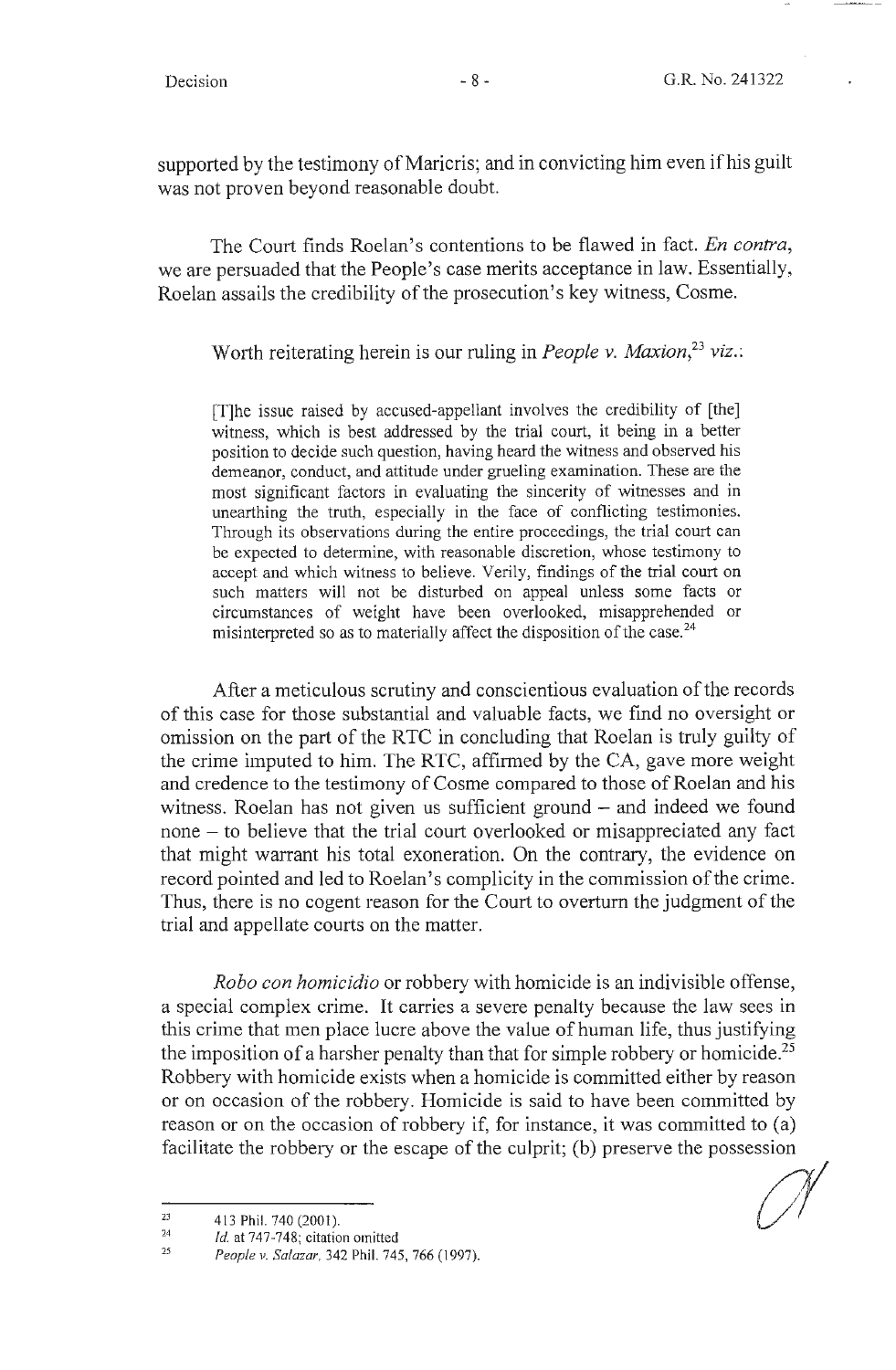by the culprit of the loot; ( c) prevent discovery of the commission of the robbery; or (d) eliminate witnesses in the commission of the crime.<sup>26</sup>

In order to sustain a conviction for robbery with homicide, the following elements must be proven by the prosecution: ( 1) the taking of personal property belonging to another; (2) with intent to gain or *animus lucrandi;* (3) with the use of violence or intimidation against a person; and (4) on the occasion or by reason of the robbery, the crime of homicide, as used in its generic sense, was committed.27 A conviction requires certitude that the robbery is the main purpose and objective of the malefactor, and the killing is merely incidental to the robbery. The intent to rob must precede the taking of human life, but the killing may occur before, during or after the robbery.<sup>28</sup> Intent to gain, or *animus lucrandi,* is an internal act; hence, presumed from the unlawful taking of things.<sup>29</sup>

In the case at bench, all the essential ingredients of robbery with homicide are present. The evidence on record shows that at around 4:00 a.m. of July 23, 2010, Cosme and Paula left their house and were on their way to their other house in *Sitio* Ilaya, *Barangay* Biga, Toledo City to pasture their animals. While they were walking along the road in *Sitio* Danawan, *Barangay*  Biga, Toledo City, Paran and Roelan suddenly approached them. Thereafter, Paran immediately struck Paula with a hard object, causing her to fall on the ground and, while she was lying on the ground, he struck her again. On the other hand, Roelan clubbed Cosme once in the mouth, lmocking some of the latter's front teeth which caused him to lose consciousness. Cosme regained consciousness because Roelan kept on searching his body. Paran also searched the body of Paula and was able to find money from her in the amount of P2,500.00, which cash Cosme earlier gave to Paula, before they left their house. Cosme heard Paran tell Roelan that the money was with Paula. When Macaday arrived, Paran and Roelan ran away, and took with them the money. Gerardo brought Cosme and Paula to a hospital. Paula expired three (3) days after the incident, while Cosme recovered.

From the foregoing, there is no mistaking from the actions of Roelan and Paran that their primordial intention was to rob Cosme and Paula. There was no showing that Roelan and Paran held a common grudge against the victims which provided enough reason to maul and seriously injure them. They disabled the couple by hitting them with hard objects precisely to facilitate the robbery, as well as their escape. While Paula was lying helplessly on the ground, Paran divested her of her cash worth P2,500.00. The killing

<sup>26</sup>  *People v. Diu, et al.,* 708 Phil. 218, 238(2013).

<sup>27</sup>  People v. Jojo Bacyaan y Sabaniya, et al., G.R. No. 238457, September 18, 2019; citation omitted.

<sup>28</sup>  *Crisostomo v. People,* 644 Phil. 53, 61 (2010); citation omitted.

<sup>29</sup>  *People v. Obi/lo,* 411 Phil. 139, 150 (200 I); citation omitted.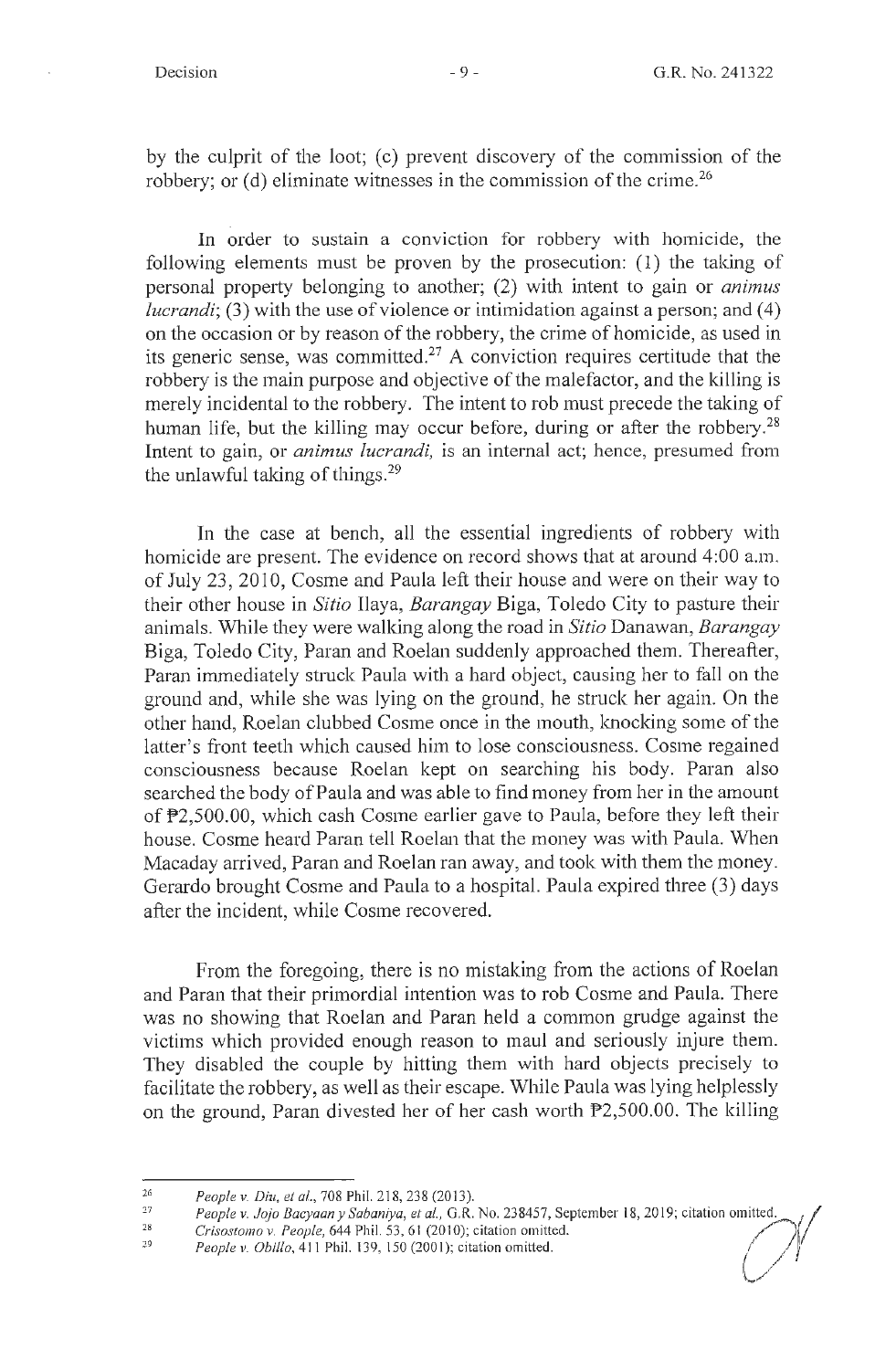was, therefore, merely incidental, resulting by reason or on occasion of the robbery.

Roelan argues that it was improbable for Cosme to see and identify their assailants because it was still dark when the alleged incident happened. In addition, Roelan posits that Cosme could not have witnessed the fatal mauling of Paula since he too was clubbed and lost consciousness in the process. The defense concludes that the prosecution failed to establish with moral certainty the identities of the perpetrators as those of Paran and Roelan. The argument is unacceptable.

Visibility is indeed a vital factor in determining whether an eyewitness could have identified the perpetrator of a crime.<sup>30</sup> It is settled that where the conditions of visibility are favorable and the witness does not appear to harbor any ill motive against the malefactors, his testimony as to how the crime was committed and on the identities of the perpetrators must be accepted.<sup>31</sup> In proper situations, illumination produced by a kerosene or wick lamp, a flashlight, even moonlight or starlight may be considered sufficient to allow identification of persons.32 Under such circumstance, any attack on the credibility of witnesses, based solely on the ground of insufficiency or absence of illumination, becomes unmeritorious.<sup>33</sup>

While Roelan and Paran attempted to hide their identities in the blackness of the early dawn, their identities had been revealed and the darkness that was their cover has been dispelled by the credible testimony of Cosme that, while it was indeed dark in the place where the incident took place, there was, however, adequate light coming from the flashlight which he was then carrying that illuminated the area. This detail makes Cosme's testimony and positive identification of Roelan, as one of the culprits, more reliable. To be sure, Cosme had an unobstructed view of Roelan and Paran because of their proximity with each other. Given his familiarity with the faces and other physical features of Paran, who was his neighbor for a long time, and of Roelan, who had resided in his house for three (3) months prior to the incident, as well as the illumination provided by the flashlight, eliminated any possibility of mistaken identification. Also, contrary to Roelan's claim, Cosme was able to observe the fatal mauling of Paula before he lost consciousness due to the injury he sustained. Besides, jurisprudence teaches that the serious nature of a victim's injuries would not necessarily affect his or her credibility as a witness, if such injuries did not cause the immediate loss of his or her ability to perceive and identify the assailant.<sup>34</sup>

31 32 *People* v. *Dela Cruz,* 452 Phil. I 080, I 093-1094 (2003).

33 *People v. Biñas*, 377 Phil. 862, 897 (1999); citation omitted.

<sup>30</sup>  *People v. Ramirez,* 409 Phil. 238,250 (2001).

*People* v. *Licayan,* 428 Phil. 332, 344 (2002).

<sup>34</sup>  *People* v. *Teodoro,* 345 Phil. 614, 628 (1997).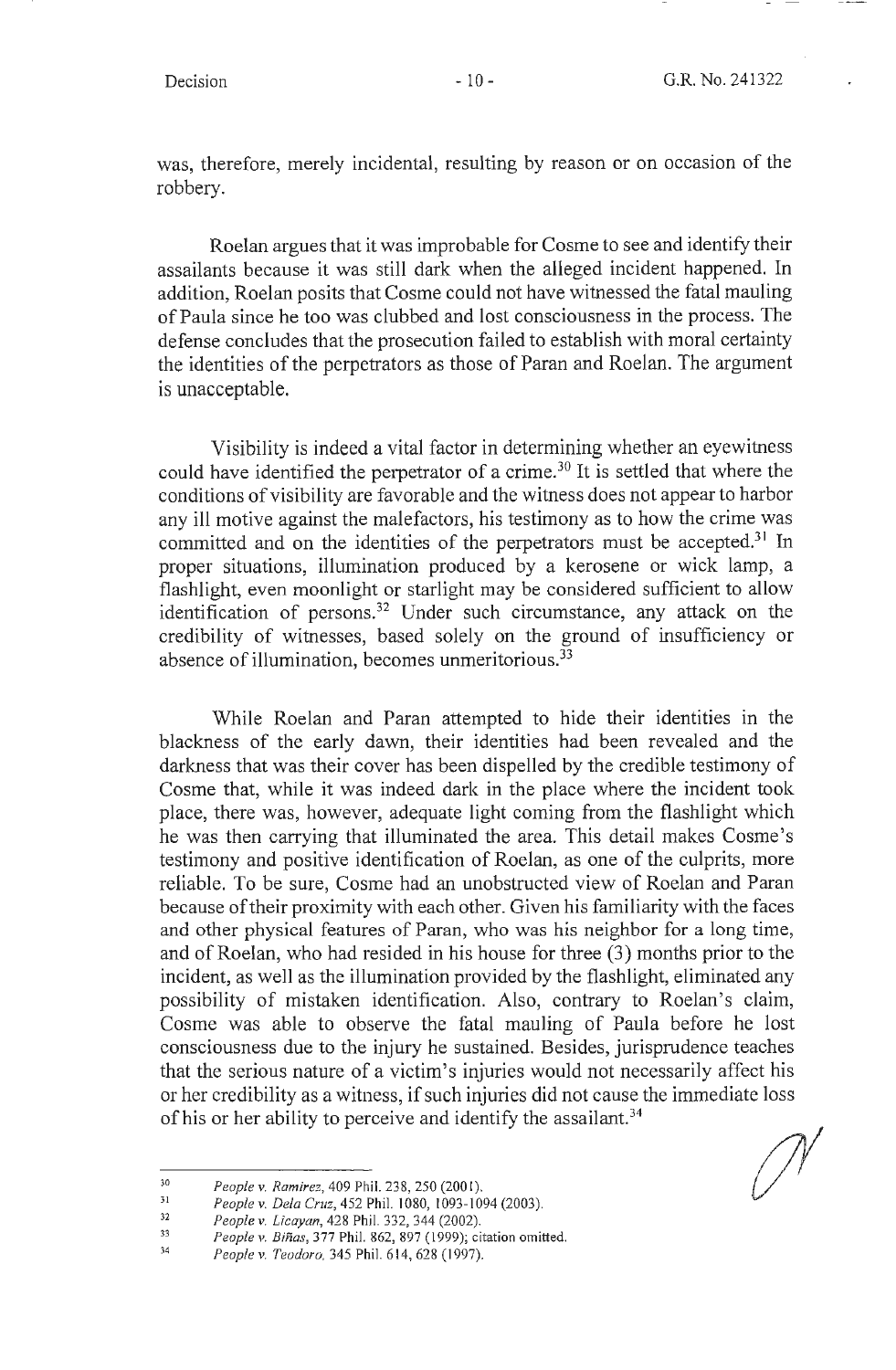Cosme is more than just an eyewitness, he is a surviving victim of the crime. He testified in a categorical, forthright and sincere manner. Cosme was not fazed or rattled by the extensive cross-examination since all he had to do was to recall and relate the true facts. His testimony not only rings true but it is, likewise, clearly consistent with the physical evidence adduced during trial. Per the Medical Abstract<sup>35</sup> on victim Paula, it was stated that she suffered MPI secondary to mauling and severe brain injury. The Medical Abstract<sup>36</sup> on Cosme signed by a certain Dr. Mumar of the Vicente Sotto Memorial Medical Center, on the other hand, showed that he sustained tripod fracture, (L) secondary to mauling; laceration, molar region linear 3 cm secondary to mauling; multiple teeth lost; and Le Fort I fracture.

He positively identified Roelan and Paran, and detailed the specific role each played in the commission of the crime. He has no malevolent motive whatsoever to testify falsely against Roelan and Paran. When there is no evidence to indicate that the prosecution witnesses were actuated by improper motives, the presumption is that they were not so actuated and that their testimonies are entitled to full faith and credit.<sup>37</sup> Cosme's identification of Roelan and Paran as his and his wife's assailants can only be explained by his honest desire to have the real perpetrators, and not just anybody, apprehended and punished to give justice to the death of his wife Paula. The natural interest of a witness who is a relative of the victim in securing the conviction of the guilty would deter the witness from implicating a person other than the true culprit.<sup>38</sup> Verily, the eyewitness identification of Roelan virtually sealed his culpability.

Next, Roelan avers that the prosecution witnesses' identification of him as one of the robbers was not enough to hurdle the test of certainty. In an attempt to discredit the testimonies of prosecution witnesses Cosme and Macaday, Roelan points out their conflicting testimonies as to who between Paran and Roelan struck Cosme and Paula on the occasion of the robbery. He alleges that according to Cosme, Paran struck Paula while he was struck by Roelan once, but Macaday positively identified Paran as the one who struck Cosme many times and that it was Roelan who struck Paula. Roelan contends that such substantial contradiction casts serious doubt on the identity of the perpetrators, warranting the reversal of the finding of guilt against him.

Roelan is mistaken.

The Court finds the alleged contradiction too trivial to affect the prosecution's case. The testimonial imperfection hardly relates to facts<br>
Records, p. 13.<br> *Id.* at 14.<br> *People v. Tabaco.* 336 Phil. 771. 796 (1997): citation omitted.

Records, p. 13.

<sup>36</sup>  *Id.* at 14.

<sup>37</sup>  People v. Tabaco, 336 Phil. 771, 796 (1997); citation omitted.

<sup>38</sup>  *People v. Pabillano,* 404 Phil. 43, 62 (200 I); citation omitted.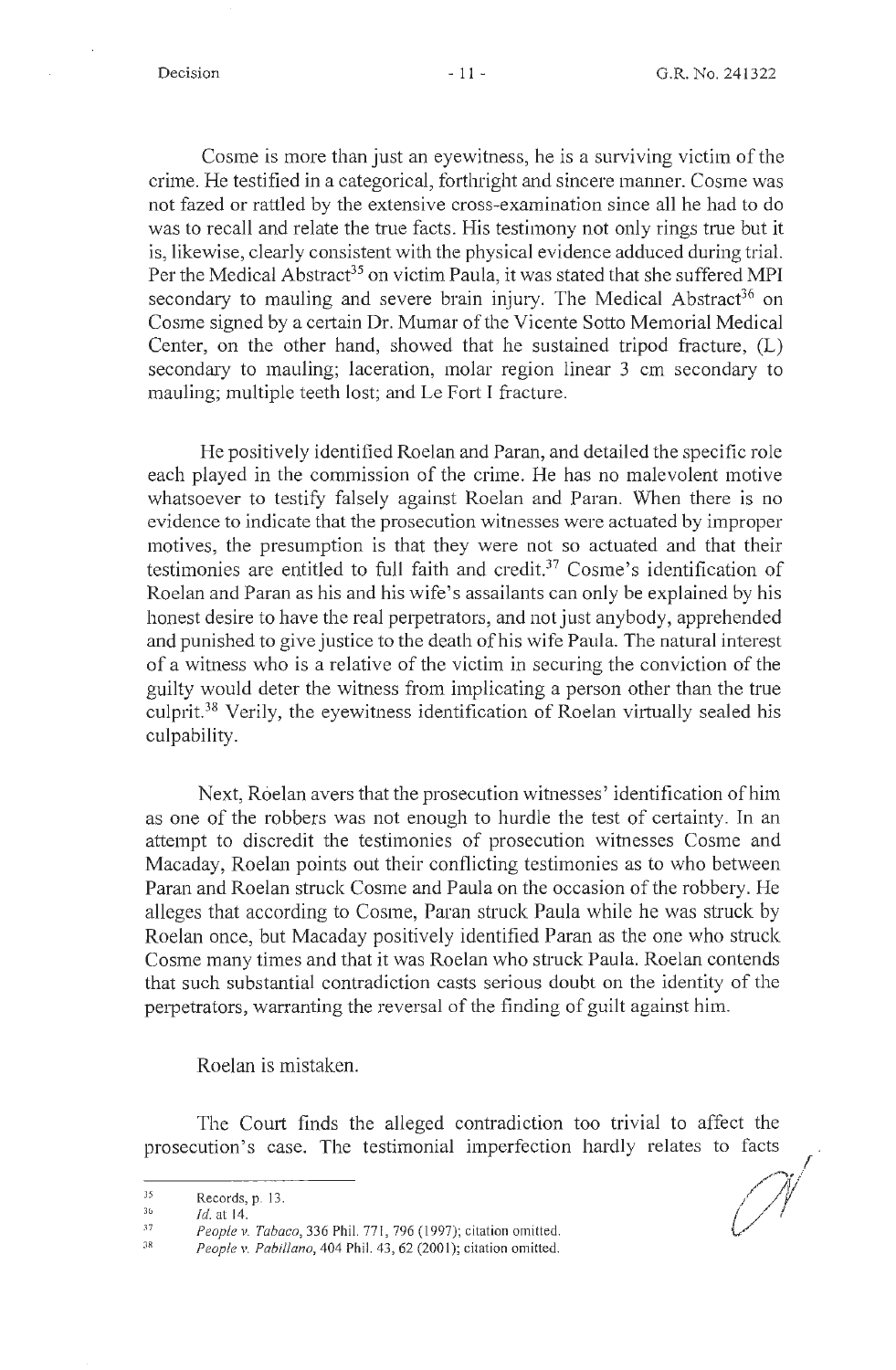material to the commission of the crime. Witnesses testifying on the same event do not have to be consistent in every detail, considering the inevitability of differences in their recollection, viewpoint or impression.<sup>39</sup> Truth-telling witnesses are not expected to give flawless testimonies, considering the lapse of time and the treachery of human memory. Total recall or perfect symmetry is not required as long as the witnesses concur on material points. In the present case, what is material is that Cosme and Macaday both pointed to Roelan as one of the malefactors. Truly, the inconsistency relates to a detail of peripheral significance which does not negate or dissolve the positive identification of Roelan as one of the culprits.

At any rate, in view of the presence of conspiracy, the matter as to who between Paran and Roelan struck Cosme and Paula becomes inconsequential since both Roelan and Paran shall bear equal criminal responsibility. The rule is well-established that whenever homicide has been committed as a consequence of or on the occasion of the robbery, all those who took part as principals in the robbery will also be held guilty as principals of the special complex crime of robbery with homicide although they did not actually take part in the homicide, unless it clearly appears that they endeavored to prevent the homicide.40

In the case at bench, the prosecution has proven beyond reasonable doubt that Roelan and Paran conspired in the commission of the crime. Conspiracy may be deduced from the mode and manner in which the offense was perpetrated, or inferred from the acts of the accused themselves when these point to a joint purpose and design, concerted action and community of interest.<sup>41</sup> The concerted action of Roelan and Paran shows their unity of purpose - to rob the victim, at all cost. These concerted acts manifestly disclose concurrence of wills, unity of action, joint purpose and common design. We note that it has not been shown that Roelan tried to prevent the fatal mauling of Paula.

Roelan's defense of denial and alibi collapses in the face of the positive identification by prosecution witnesses. Denials, as negative and self-serving evidence, do not deserve as much weight in law as positive and affirmative testimonies. Prevalently repeated is the rule that for alibi to countervail the evidence of the prosecution confirming the accused's guilt, he must prove that he was not at the *locus delicti* when the crime was committed and that it was also physically impossible for him to have been at the scene of the crime at the time it was perpetrated.42 Roelan's own evidence shows that he was in the house of Paran when the incident occurred, which is 100 meters from the

<sup>39</sup>  *People* v. *Pulusan,* 352 Phil. 953, 974 (1998).

<sup>40</sup>  *People v. Sabadao,* 398 Phil. 346, 366 (2000); citation omitted.

<sup>41</sup>  *People v. de la Rosa, Jr.,* 395 Phil. 643, 659 (2000); citation omitted.

<sup>42</sup>  *People v. Hernandez,* 476 Phil. 66, 84 (2004); citation omitted.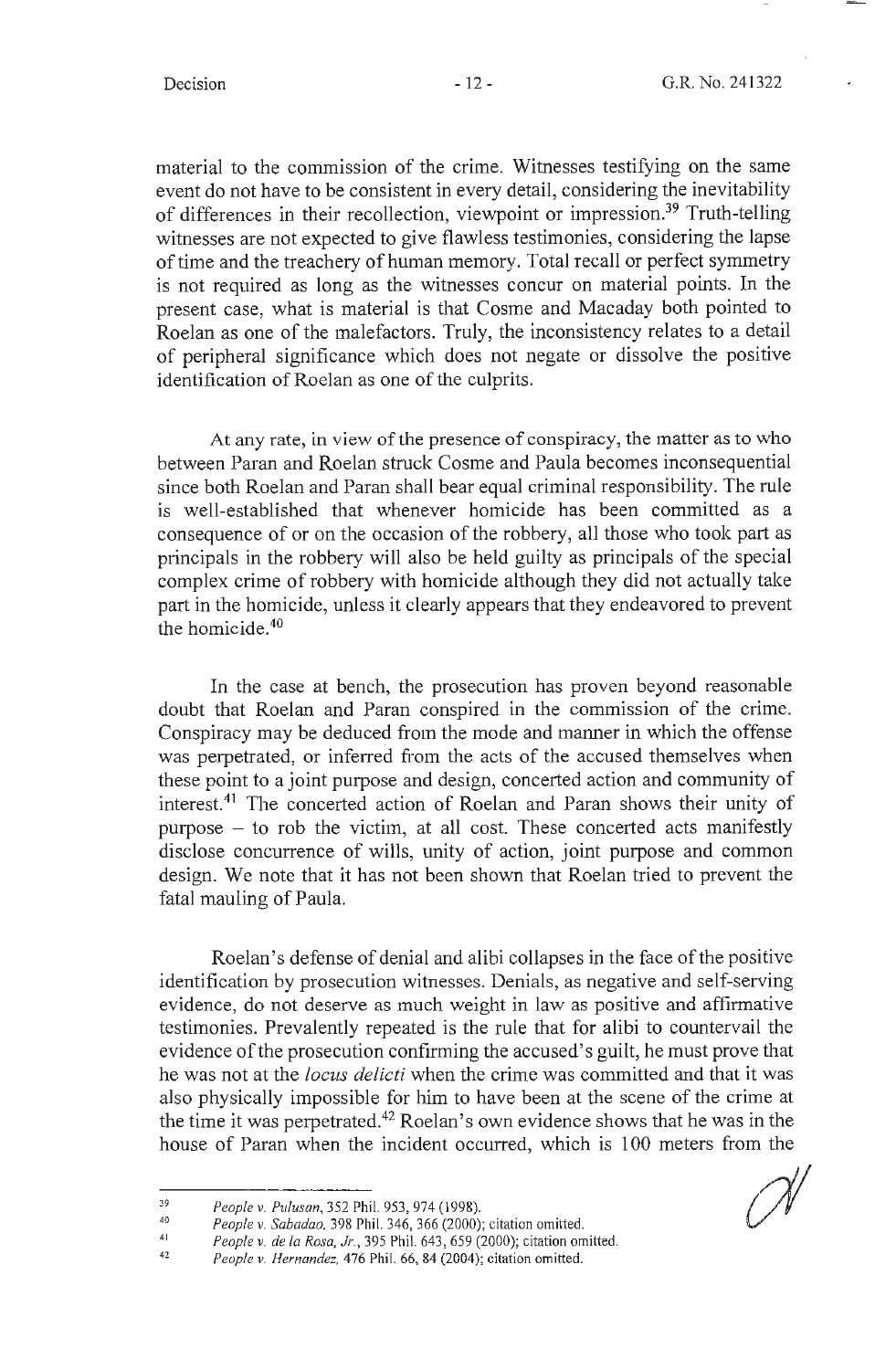crime scene. Thus, it was not physically impossible for him to commit the crime charged on the date, place and time in question. His demeanor and the contents of his testimony, as found by the RTC, belied his protestations of innocence.

The fact that Roelan presented Maricris to corroborate his alibi deserves scant consideration. Maricris's testimony is viewed with skepticism due to the very nature of alibi she affirms. Roelan can easily fabricate an alibi and ask relatives and friends to corroborate it.<sup>43</sup> Besides, we find the testimony of Maricris less than convincing.

Anent Roelan's warrantless arrest, any irregularity that may have attended the same would be of no help to him in the present appeal. In voluntarily submitting himself to the RTC by entering a plea of not guilty, instead of filing a motion to quash the infonnation for lack of jurisdiction over his person, Roelan is deemed to have waived his right to assail the legality of his arrest. Our pronouncements in *Rebellion v. People44* are instructive, thus:

Petitioner's claim that his warrantless arrest is illegal lacks merit. We note that nowhere in the records did we find any objection interposed by petitioner to the irregularity of his arrest prior to his arraignment. It has been consistently ruled that an accused is estopped from assailing any irregularity of his arrest if he fails to raise this issue or to move for the quashal of the information against him on this ground before arraignment. Any objection involving a warrant of arrest or the procedure by which the court acquired jurisdiction over the person of the accused must be made before he enters his plea; otherwise, the objection is deemed waived. In this case, petitioner was duly arraigned, entered a negative plea and actively participated during the trial. Thus, he is deemed to have waived any perceived defect in his arrest and effectively submitted himself to the jurisdiction of the court trying his case. At any rate, the illegal arrest of an accused is not sufficient cause for setting aside a valid judgment rendered upon a sufficient complaint after a trial free from error. It will not even negate the validity of the conviction of the accused.<sup>45</sup>

The Court notes that the courts *a quo* failed to rule on the aggravating circumstance of evident premeditation that allegedly attended the commission of the offense. In any event, evident premeditation cannot be appreciated as an aggravating circumstance in the crime of robbery with homicide because the elements of which are already inherent in the crime. Evident premeditation is inherent in crimes against property.<sup>46</sup>

<sup>43</sup>  *People v. Torres,* 743 Phil. 553, 567(2014).

<sup>,14</sup>  637 Phil. 339 (2010); citations omitted.

*<sup>45</sup>  1d.* at 345; underscore supplied, citations omitted.

<sup>46</sup>  People v. Layug, G.R. No. 223679, September 27, 2017; citation omitted.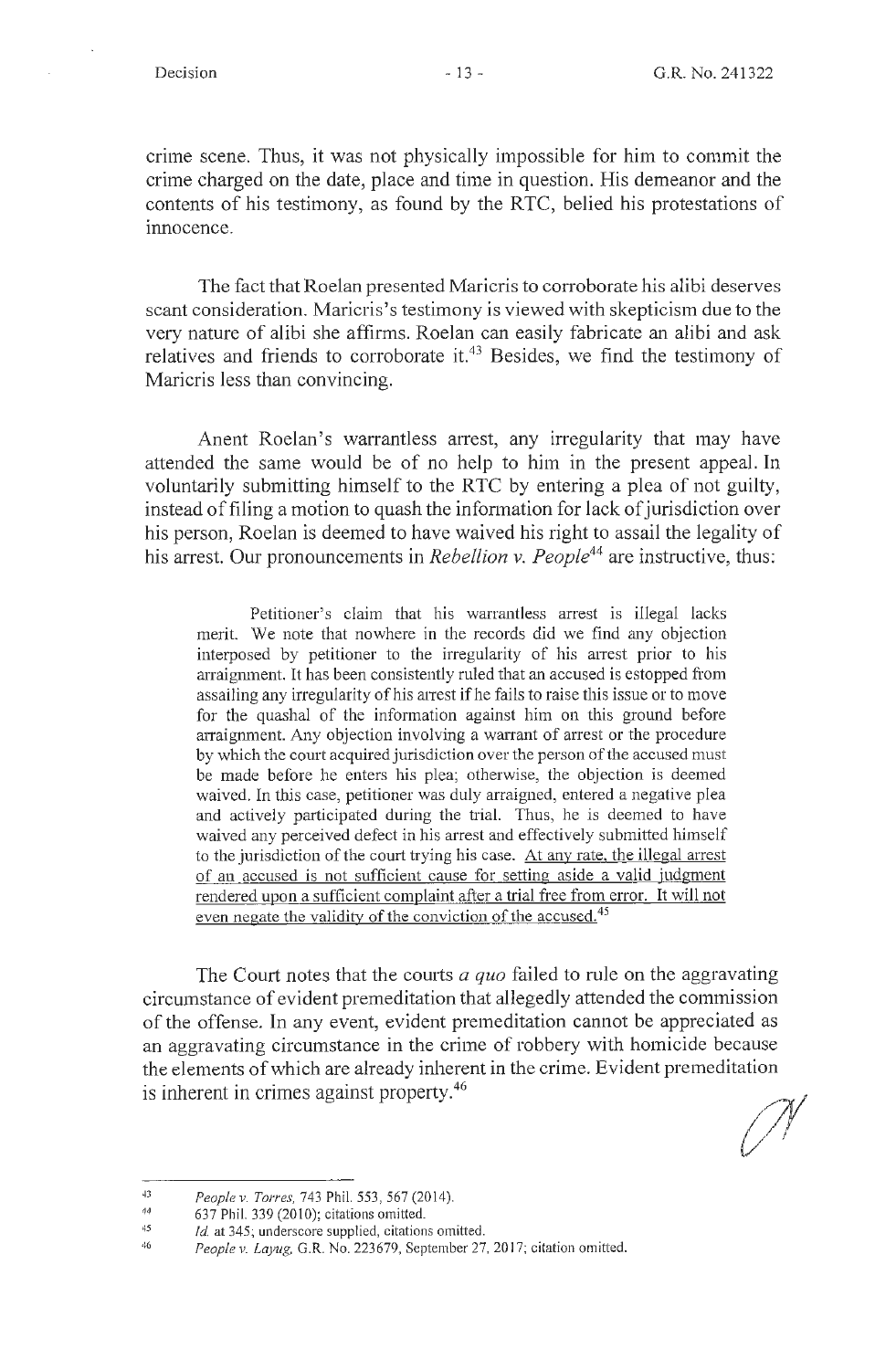Under Article 294, paragraph 1 of the RPC, as amended by Republic Act No. 7659,47 the penalty for robbery with homicide is *reclusion perpetua*  to death. Applying Article 63<sup>48</sup> of the same Code, the lesser penalty of *reclusion perpetua* should be imposed on Roelan, in view of the absence of any modifying circumstance in the present case. Hence, the penalty imposed by the courts *a quo* against Roelan is correct.

Consistent with the prevailing jurisprudence, $49$  the Court affirms the award of Seventy-Five Thousand Pesos (P75,000.00) as civil indemnity and Seventy-Five Thousand Pesos (P75,000.00) as moral damages. Being corrective in nature, the award of Seventy-Five Thousand Pesos (P75,000.00) as exemplary damages is proper for the reprehensible act committed against the victim. 50 In addition, the Court deems it appropriate to award temperate damages in the amount of Fifty Thousand Pesos (PS0,000.00), considering that no documentary evidence of burial or funeral expenses was submitted in court.<sup>51</sup> Cosme, as a victim who sustained non-mortal or non-fatal wounds, shall also be entitled to the award of civil indemnity, moral damages and exemplary damages in the amount of Twenty-Five Thousand Pesos (P25,000.00) each. 52 Further, six percent (6%) interest *per annum* shall be imposed on all damages awarded, to be reckoned from the date of finality of this Decision until fully paid.<sup>53</sup>

Finally, the Court directs Roelan to pay Two Thousand Five Hundred Pesos (P2,500.00) as restitution for the cash taken from Paula. We note that the CA deleted this award in its questioned Decision.

**WHEREFORE,** the appeal is **DISMISSED.** The Decision of the Court of Appeals dated March 28, 2018 in CA-G.R. CEB-CR HC No. 02084 is hereby **AFFIRMED** with **MODIFICATION.** Accused-appellant Leonardo F. Roelan is found **GUILTY** beyond reasonable doubt of Robbery with Homicide and is sentenced to suffer the penalty of *Reclusion Perpetua.* He is ordered to pay 1) the heirs of the victim, Paula Geonson, the amounts of Seventy-Five Thousand Pesos (P75,000.00) as civil indemnity, Seventy-Five Thousand Pesos (P75,000.00) as moral damages, Seventy-Five Thousand Pesos (P75,000.00) as exemplary damages, and Fifty Thousand Pesos

<sup>47</sup> An Act to Impose the Death Penalty on Certain Heinous Crimes, Amending for that Purpose the Revised Penal Laws, as Amended, Other Special Penal Laws, and for Other Purposes.<br><sup>48</sup> Article 63. Rules for the application of indivisible penalties. - xxx.

In all cases in which the law prescribes a penalty composed of two indivisible penalties, the following rules shall be observed in the application thereof: xxxx

<sup>2.</sup> When there are neither mitigating nor aggravating circumstances in the commission of the deed, the lesser penalty shall be applied. *to a type all the desser penalty shall be applied.*<br> *the lesser penalty shall be applied.*<br> *the lesser penalty shall be applied.*<br> *People v. Jugueta, 783 Phil. 806 (2016).*<br> *People* 

<sup>&</sup>lt;sup>50</sup> People v. Renato Cariño y Gocong, et al., G.R. No. 232624, July 9, 2018.<br><sup>51</sup> People v. Jugueta, 783 Phil. 806, 853 (2016).

<sup>53</sup>*People v. Romobio,* G.R. No. 227705 , October 11 , 2017, 842 SCRA 512, 538.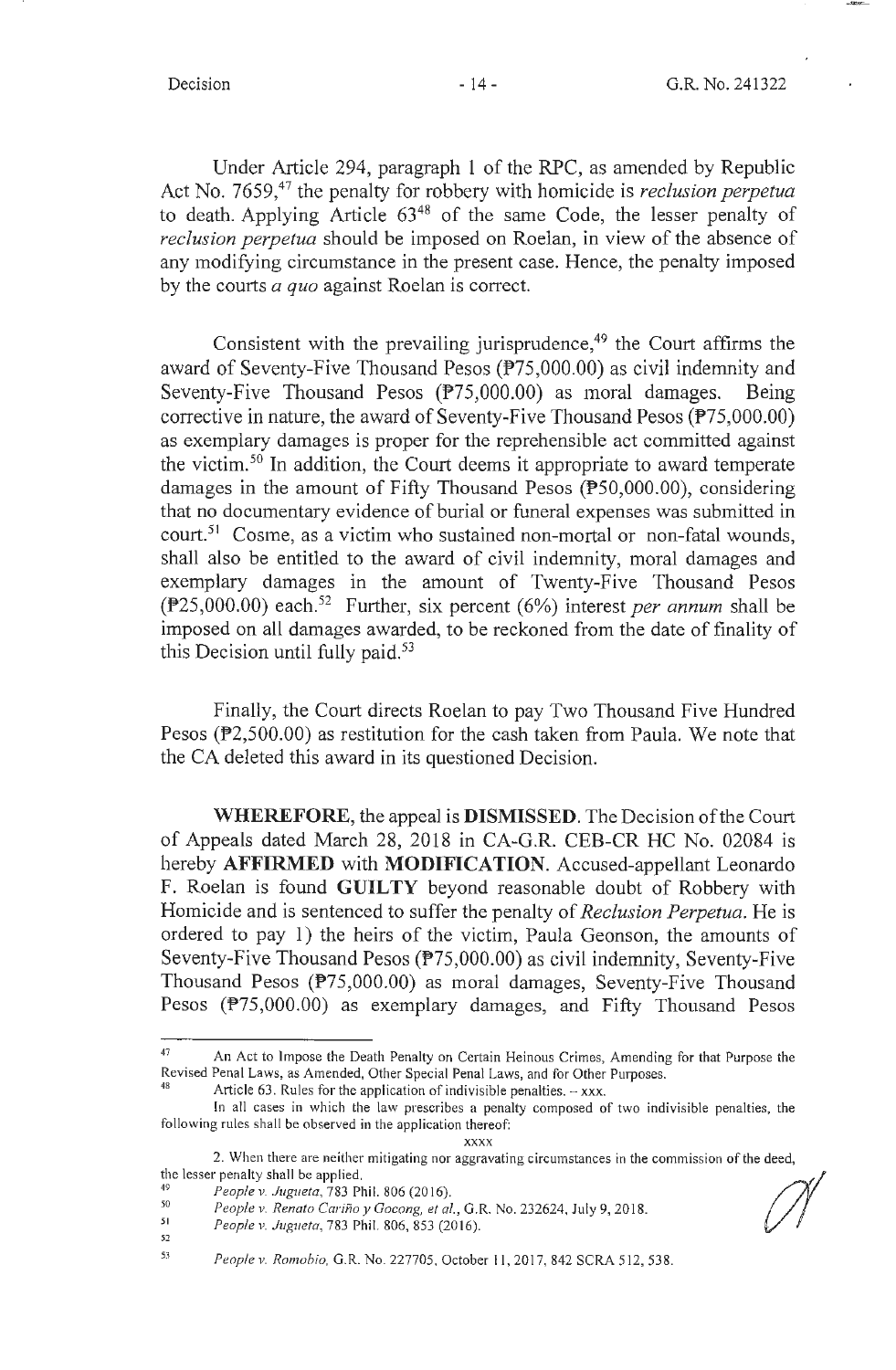$(\overline{P50,000.00})$  by way of temperate damages; and 2) the victim, Cosme Geonson, the amounts of Twenty-Five Thousand Pesos (P25,000.00) as civil indemnity, Twenty-Five Thousand Pesos (P25,000.00) as moral damages, and Twenty-Five Thousand Pesos (P25,000.00) as exemplary damages.

He is also **ORDERED to PAY** interest at the rate of six percent (6%) *per annum* from the time of finality of this Decision until fully paid, to be imposed on the civil indemnity, moral damages, exemplary damages and temperate damages. Lastly, he is ordered to pay the heirs of the victim, Paula Geonson, the amount of Two Thousand Five Hundred Pesos ( $P2,500.00$ ) as restitution for the cash taken during the robbery.

**SO ORDERED.** 

DIOSDADO M. PERALTA ChiefJustice